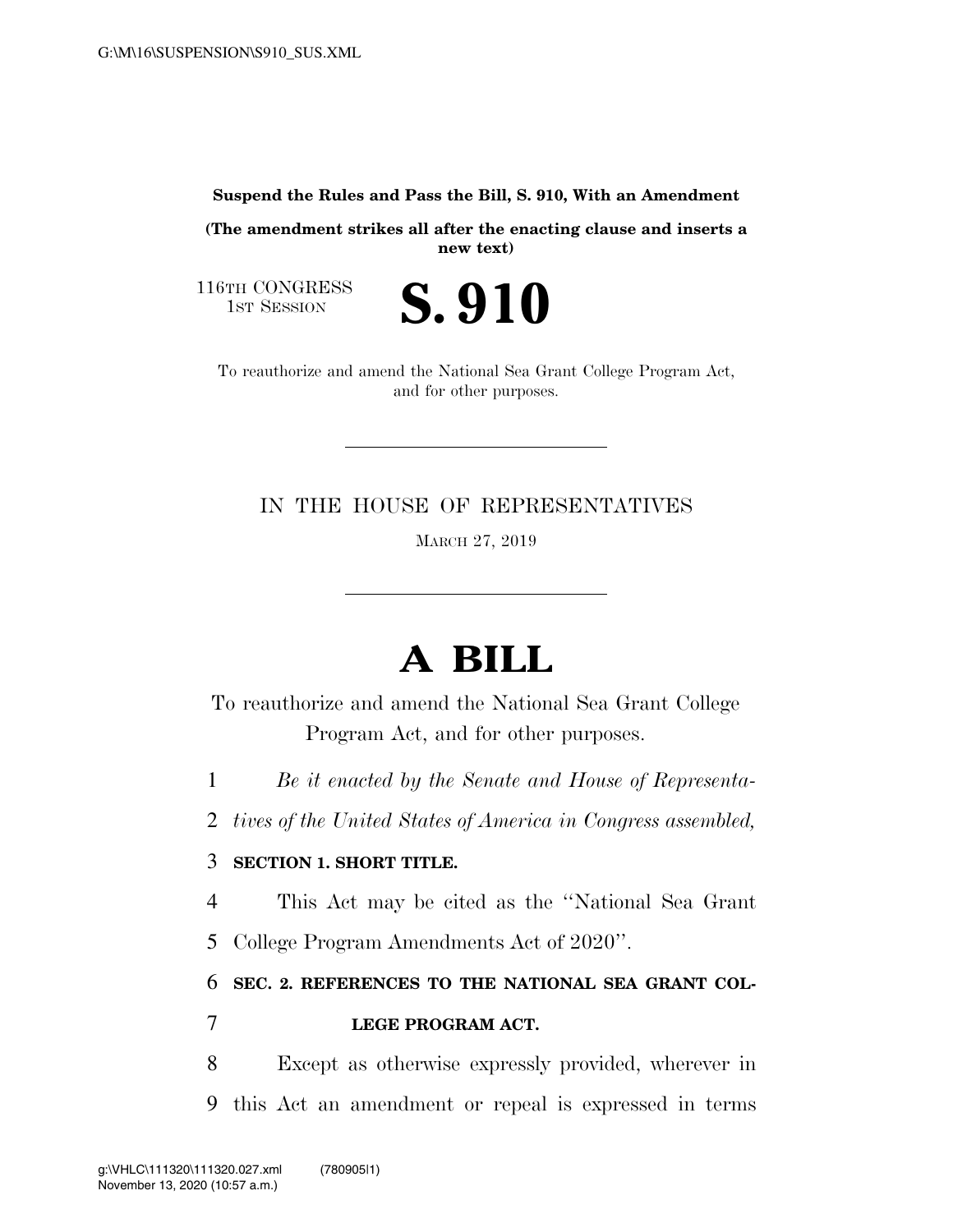$\mathfrak{D}$ 

 of an amendment to, or repeal of, a section or other provi- sion, the reference shall be considered to be made to a section or other provision of the National Sea Grant Col-lege Program Act (33 U.S.C. 1121 et seq.).

### **SEC. 3. MODIFICATION OF DEAN JOHN A. KNAUSS MARINE POLICY FELLOWSHIP.**

 (a) IN GENERAL.—Section 208(b) (33 U.S.C. 1127(b)) is amended by striking ''may'' and inserting ''shall''.

 (b) PLACEMENTS IN CONGRESS.—Such section is further amended—

 (1) in the first sentence, by striking ''The Sec-retary'' and inserting the following:

14  $\frac{1}{2}$  (1) In GENERAL.—The Secretary''; and

 (2) in paragraph (1), as designated by para- graph (1), in the second sentence, by striking ''A fel-lowship'' and inserting the following:

18 "(2) PLACEMENT PRIORITIES.—

 $((A)$  In GENERAL.—In each year in which the Secretary awards a legislative fellowship under this subsection, when considering the placement of fellows, the Secretary shall prioritize placement of fellows in the following:  $(1)$  Positions in offices of, or with Members on, committees of Congress that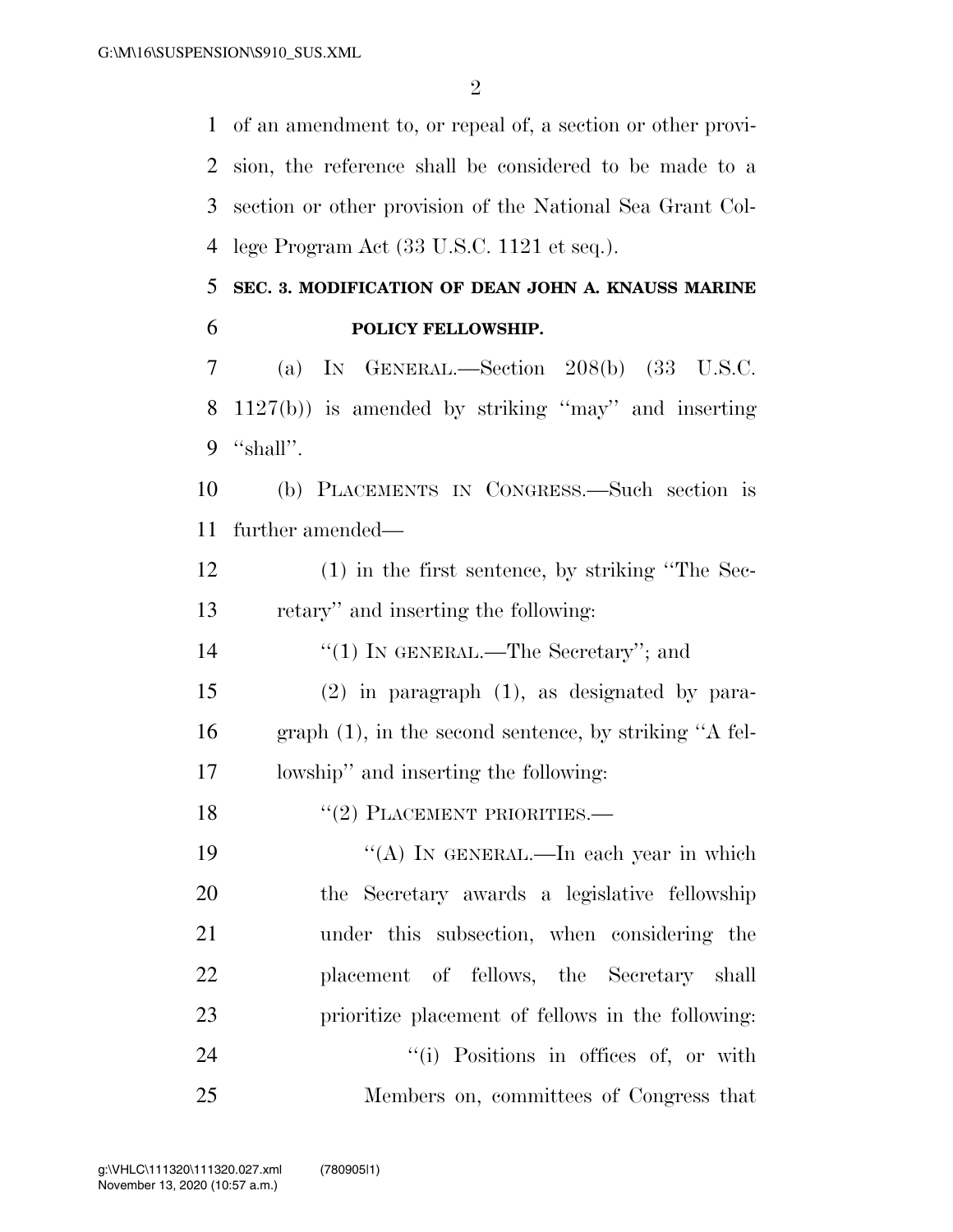| $\mathbf{1}$   | have jurisdiction over the National Oceanic                         |
|----------------|---------------------------------------------------------------------|
| $\overline{2}$ | and Atmospheric Administration.                                     |
| 3              | "(ii) Positions in offices of Members                               |
| $\overline{4}$ | of Congress that have a demonstrated in-                            |
| 5              | terest in ocean, coastal, or Great Lakes re-                        |
| 6              | sources.                                                            |
| 7              | "(B) EQUITABLE DISTRIBUTION.—In plac-                               |
| 8              | ing fellows in offices described in subparagraph                    |
| 9              | (A), the Secretary shall ensure that placements                     |
| 10             | are equitably distributed among the political                       |
| 11             | parties.                                                            |
| 12             | "(3) DURATION.—A fellowship".                                       |
| 13             | (c) EFFECTIVE DATE.—The amendments made by                          |
| 14             | this section shall apply with respect to the first calendar         |
| 15             | year beginning after the date of the enactment of this Act.         |
| 16             | (d) SENSE OF CONGRESS CONCERNING FEDERAL                            |
| 17             | HIRING OF FORMER FELLOWS.—It is the sense of Con-                   |
| 18             | gress that in recognition of the competitive nature of the          |
| 19             | fellowship under section 208(b) of the National Sea Grant           |
| 20             | College Program Act $(33 \text{ U.S.C. } 1127(b))$ , and of the ex- |
| 21             | ceptional qualifications of fellowship awardees, the Sec-           |
| 22             | retary of Commerce, acting through the Under Secretary              |
| 23             | of Commerce for Oceans and Atmosphere, should encour-               |
| 24             | age participating Federal agencies to consider opportuni-           |
| 25             | ties for fellowship awardees at the conclusion of their fel-        |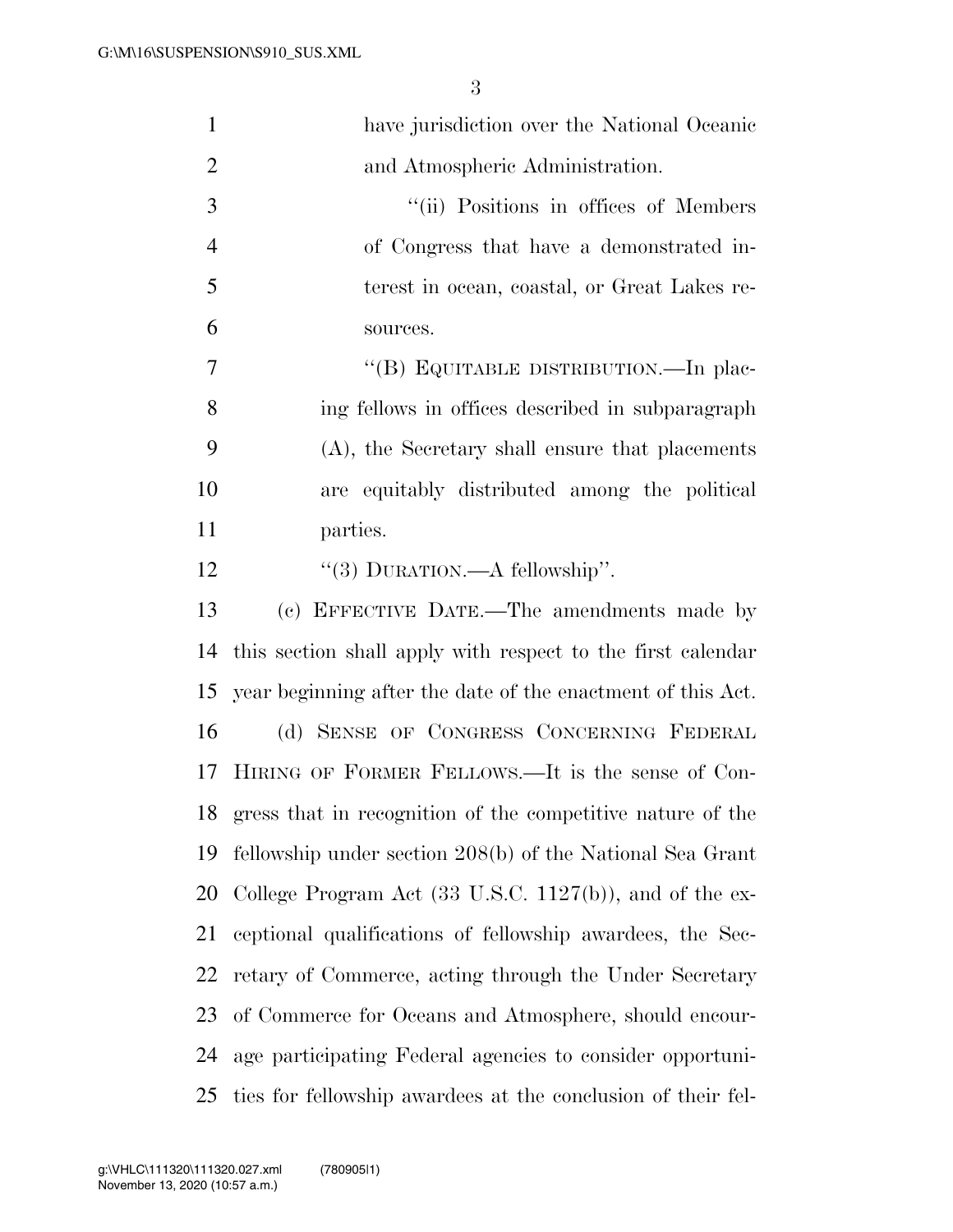lowships for workforce positions appropriate for their edu-cation and experience.

# **SEC. 4. MODIFICATION OF AUTHORITY OF SECRETARY OF COMMERCE TO ACCEPT DONATIONS FOR NA- TIONAL SEA GRANT COLLEGE PROGRAM.**  6 (a) IN GENERAL.—Section  $204(e)(4)$ (E) (33 U.S.C. 7 1123(c)(4)(E)) is amended to read as follows: 8 ''(E) accept donations of money and, not- withstanding section 1342 of title 31, United States Code, of voluntary and uncompensated services;''. (b) PRIORITIES.—The Secretary of Commerce, acting through the Under Secretary of Commerce for Oceans and Atmosphere, shall establish priorities for the use of dona-15 tions accepted under section  $204(c)(4)(E)$  of the National Sea Grant College Program Act (33 U.S.C.  $17 \quad 1123(c)(4)(E)$ , and shall consider among those priorities the possibility of expanding the Dean John A. Knauss Ma- rine Policy Fellowship's placement of additional fellows in relevant legislative offices under section 208(b) of that Act (33 U.S.C. 1127(b)), in accordance with the recommenda-tions under subsection (c) of this section.

 (c) REPORT.—Not later than 180 days after the date of the enactment of this Act, the Director of the National Sea Grant College Program, in consultation with the Na-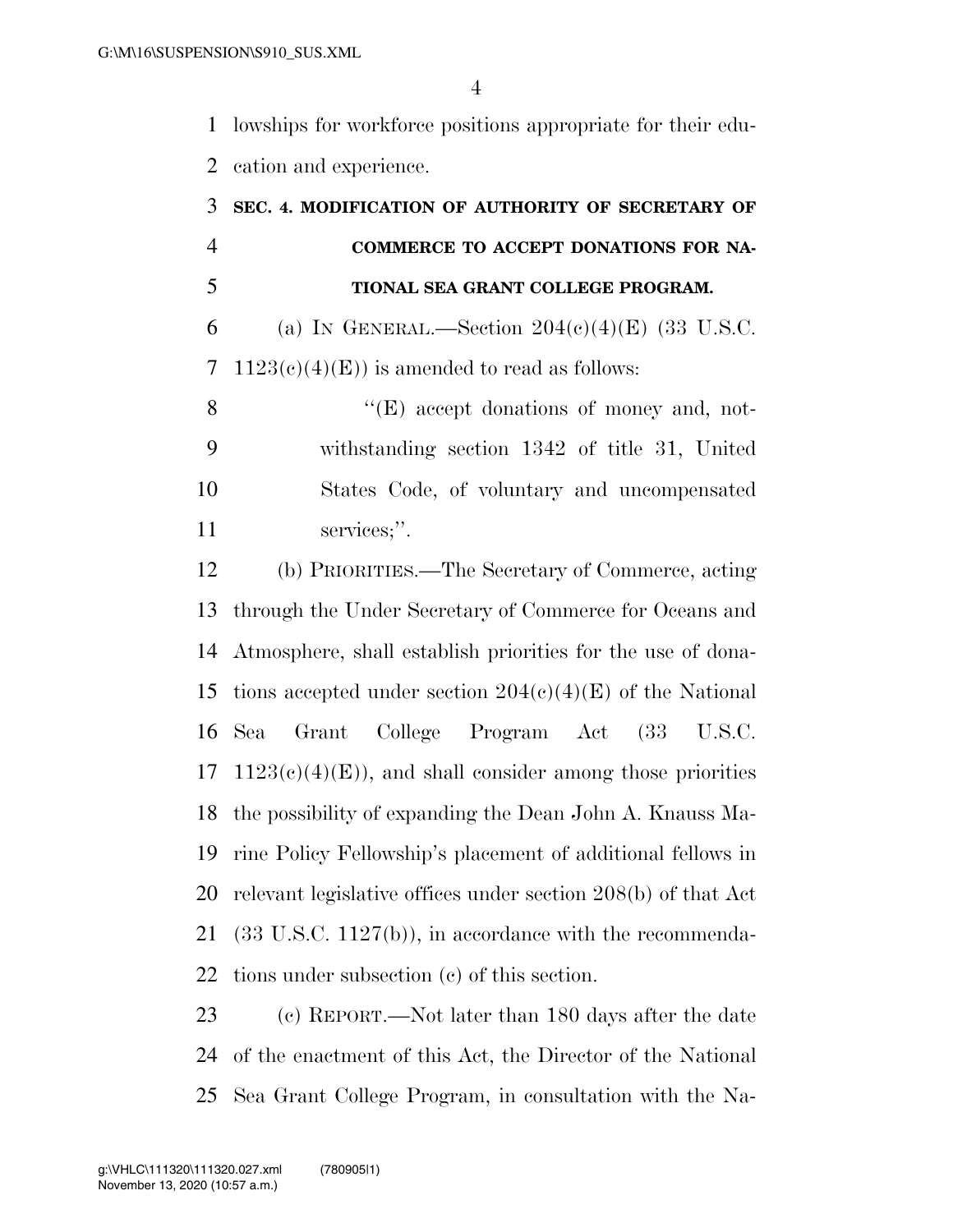tional Sea Grant Advisory Board and the Sea Grant Asso-ciation, shall—

| 3              | (1) develop recommendations for the optimal              |  |  |  |  |  |  |
|----------------|----------------------------------------------------------|--|--|--|--|--|--|
| $\overline{4}$ | of any donations accepted under section<br>use           |  |  |  |  |  |  |
| 5              | $204(c)(4)$ (E) of the National Sea Grant College Pro-   |  |  |  |  |  |  |
| 6              | gram Act $(33 \text{ U.S.C. } 1123(c)(4)(E))$ ; and      |  |  |  |  |  |  |
| 7              | $(2)$ submit to Congress a report on the rec-            |  |  |  |  |  |  |
| 8              | ommendations developed under paragraph (1).              |  |  |  |  |  |  |
| 9              | (d) CONSTRUCTION.—Nothing in this section shall be       |  |  |  |  |  |  |
| 10             | construed to limit or otherwise affect any other amounts |  |  |  |  |  |  |
| 11             | available for marine policy fellowships under section    |  |  |  |  |  |  |
| 12             | 208(b) of the National Sea Grant College Program Act     |  |  |  |  |  |  |
| 13             | $(33 \text{ U.S.C. } 1127(b))$ , including amounts—      |  |  |  |  |  |  |
| 14             | (1) accepted under section $204(c)(4)(F)$ of that        |  |  |  |  |  |  |
| 15             | Act (33 U.S.C. 1123(c)(4)(F)); or                        |  |  |  |  |  |  |
| 16             | (2) appropriated pursuant to the authorization           |  |  |  |  |  |  |
| 17             | of appropriations under section $212$ of that Act $(33)$ |  |  |  |  |  |  |
| 18             | U.S.C. 1131).                                            |  |  |  |  |  |  |
| 19             | SEC. 5. REDUCTION IN FREQUENCY REQUIRED FOR NA-          |  |  |  |  |  |  |
| 20             | TIONAL SEA GRANT ADVISORY BOARD RE-                      |  |  |  |  |  |  |
| 21             | PORT.                                                    |  |  |  |  |  |  |
| 22             | Section 209(b)(2) (33 U.S.C. 1128(b)(2)) is amend-       |  |  |  |  |  |  |
| 23             | $ed$ —                                                   |  |  |  |  |  |  |
| 24             | $(1)$ in the paragraph heading, by striking "BI-         |  |  |  |  |  |  |
| 25             | ENNIAL" and inserting "PERIODIC";                        |  |  |  |  |  |  |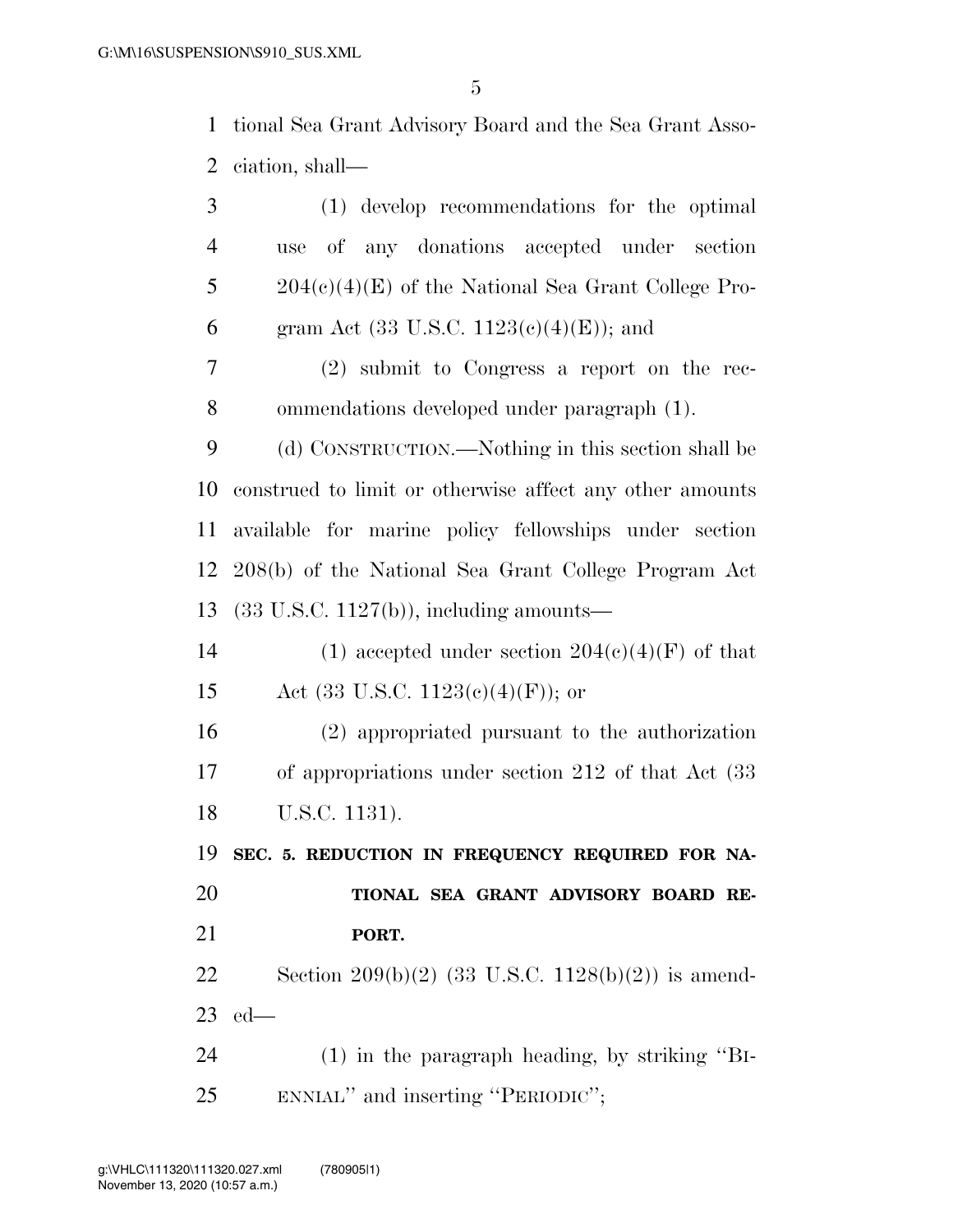| $\mathbf{1}$   | (2) by striking the first sentence and inserting             |
|----------------|--------------------------------------------------------------|
| $\overline{2}$ | the following: "The Board shall report to Congress"          |
| 3              | at least once every four years on the state of the na-       |
| $\overline{4}$ | tional sea grant college program and shall notify            |
| 5              | Congress of any significant changes to the state of          |
| 6              | the program not later than two years after the sub-          |
| 7              | mission of such a report."; and                              |
| 8              | (3) in the second sentence, by adding before the             |
| 9              | end period the following: "and provide a summary of          |
| 10             | research conducted under the program".                       |
| 11             | SEC. 6. MODIFICATION OF ELEMENTS OF NATIONAL SEA             |
| 12             | GRANT COLLEGE PROGRAM.                                       |
| 13             | Section $204(b)$ (33 U.S.C. 1123(b)) is amended, in          |
| 14             | the matter preceding paragraph (1), by inserting "for re-    |
| 15             | search, education, extension, training, technology transfer, |
| 16             | and public service" after "financial assistance".            |
| 17             | SEC. 7. DESIGNATION OF NEW NATIONAL SEA GRANT COL-           |
| 18             | LEGES AND SEA GRANT INSTITUTES.                              |
| 19             | Section 207(b) $(33 \text{ U.S.C. } 1126(b))$ is amended—    |
| 20             | $(1)$ in the subsection heading, by striking "Ex-            |
| 21             | ISTING DESIGNEES" and inserting "ADDITIONAL                  |
| 22             | DESIGNATIONS"; and                                           |
| 23             | $(2)$ by striking "Any institution" and inserting            |
|                |                                                              |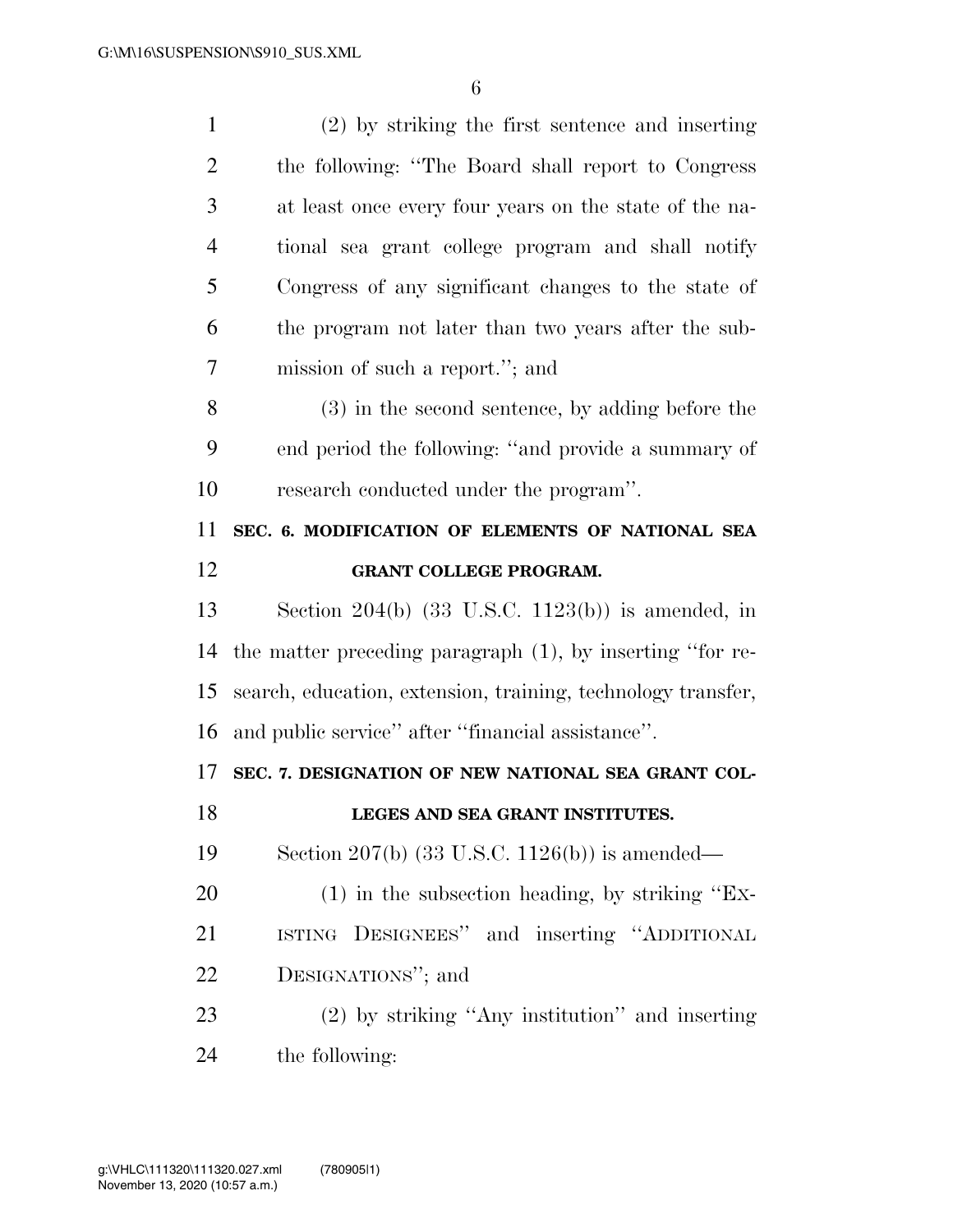1 "(1) NOTIFICATION TO CONGRESS OF DESIGNA-TIONS.—

 $\mathcal{S}$  ''(A) In GENERAL.—Not less than 30 days before designating an institution, or an associa- tion or alliance of two or more such institu- tions, as a sea grant college or sea grant insti- tute under subsection (a), the Secretary shall notify Congress in writing of the proposed des- ignation. The notification shall include an eval-uation and justification for the designation.

11 "(B) EFFECT OF JOINT RESOLUTION OF DISAPPROVAL.—The Secretary may not des- ignate an institution, or an association or alli- ance of two or more such institutions, as a sea grant college or sea grant institute under sub- section (a) if, before the end of the 30-day pe- riod described in subparagraph (A), a joint res- olution disapproving the designation is enacted. 19 "(2) EXISTING DESIGNEES.—Any institution".

 **SEC. 8. DIRECT HIRE AUTHORITY; DEAN JOHN A. KNAUSS MARINE POLICY FELLOWSHIP.** 

 (a) IN GENERAL.—During fiscal year 2021 and any fiscal year thereafter, the head of any Federal agency may appoint, without regard to the provisions of subchapter I of chapter 33 of title 5, United States Code, other than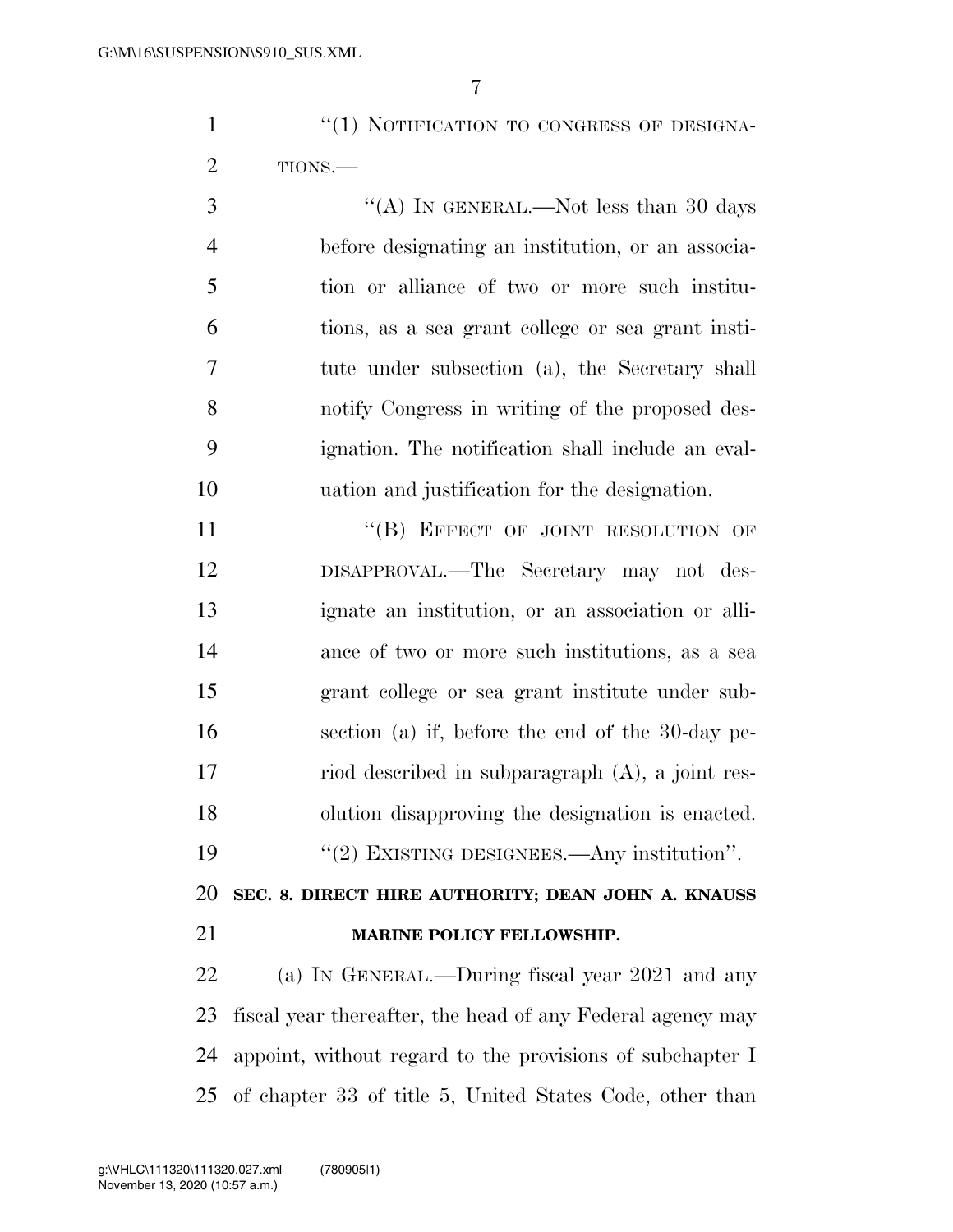sections 3303 and 3328 of that title, a qualified candidate described in subsection (b) directly to a position with the Federal agency for which the candidate meets Office of Personnel Management qualification standards.

 (b) DEAN JOHN A. KNAUSS MARINE POLICY FEL- LOWSHIP.—Subsection (a) applies with respect to a former recipient of a Dean John A. Knauss Marine Policy Fellowship under section 208(b) of the National Sea Grant College Program Act (33 U.S.C. 1127(b)) who—

 (1) earned a graduate or post-graduate degree 11 in a field related to ocean, coastal, and Great Lakes resources or policy from an accredited institution of higher education; and

 (2) successfully fulfilled the requirements of the fellowship within the executive or legislative branch of the United States Government.

 (c) LIMITATION.—The direct hire authority under this section shall be exercised with respect to a specific qualified candidate not later than 2 years after the date that the candidate completed the fellowship described in subsection (b).

## **SEC. 9. AUTHORIZATION OF APPROPRIATIONS FOR NA-TIONAL SEA GRANT COLLEGE PROGRAM.**

 (a) IN GENERAL.—Section 212(a) (33 U.S.C. 25  $1131(a)$  is amended—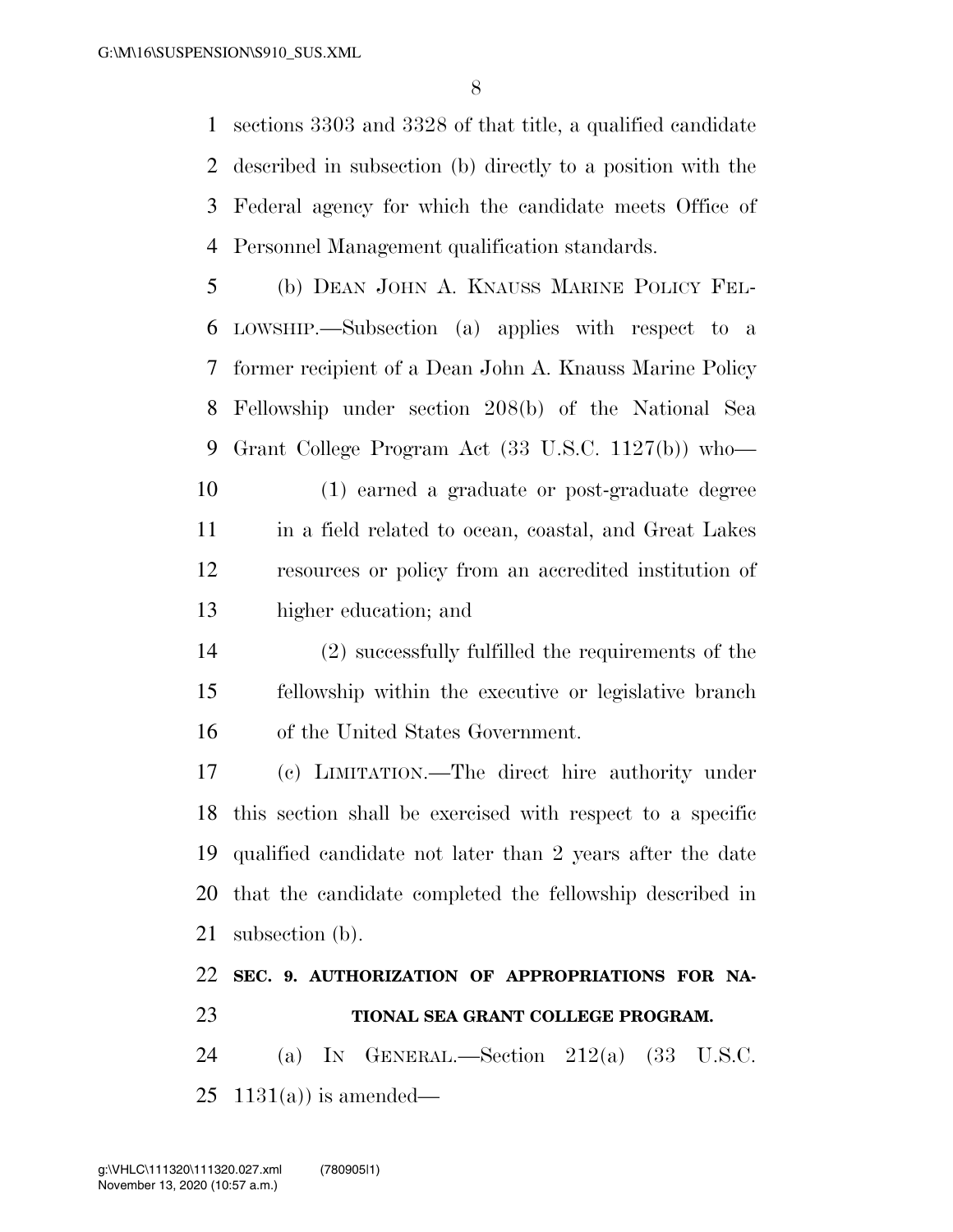| $\mathbf{1}$   | $(1)$ by amending paragraph $(1)$ to read as fol-    |
|----------------|------------------------------------------------------|
| $\overline{2}$ | lows:                                                |
| 3              | "(1) IN GENERAL.—There are authorized to be          |
| $\overline{4}$ | appropriated to the Secretary to carry out this      |
| 5              | title—                                               |
| 6              | "(A) $$87,520,000$ for fiscal year 2021;             |
| $\overline{7}$ | "(B) $$91,900,000$ for fiscal year 2022;             |
| 8              | "(C) $$96,500,000$ for fiscal year 2023;             |
| 9              | "(D) $$101,325,000$ for fiscal year 2024;            |
| 10             | and                                                  |
| 11             | "(E) $$105,700,000$ for fiscal year 2025.";          |
| 12             | and                                                  |
| 13             | $(2)$ by amending paragraph $(2)$ to read as fol-    |
| 14             | lows:                                                |
| 15             | "(2) PRIORITY ACTIVITIES FOR FISCAL YEARS            |
| 16             | 2021 THROUGH 2025.—In addition to the amounts        |
| 17             | authorized to be appropriated under paragraph (1),   |
| 18             | there are authorized to be appropriated $$6,000,000$ |
| 19             | for each of fiscal years 2021 through 2025 for com-  |
| 20             | petitive grants for the following:                   |
| 21             | "(A) University research on the biology,             |
| 22             | prevention, and control of aquatic nonnative         |
| 23             | species.                                             |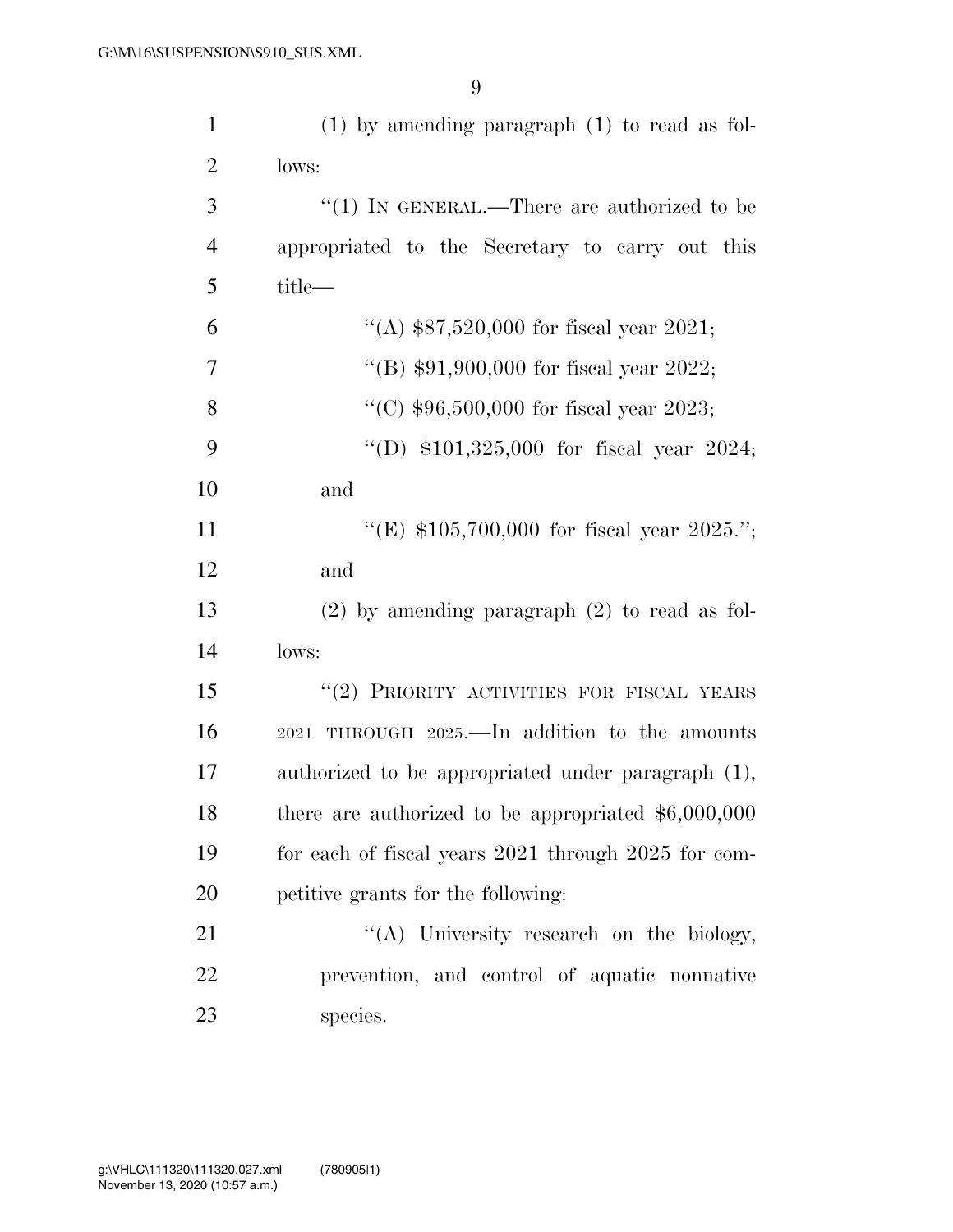| $\mathbf{1}$   | "(B) University research on oyster dis-                       |
|----------------|---------------------------------------------------------------|
| $\overline{2}$ | eases, oyster restoration, and oyster-related                 |
| 3              | human health risks.                                           |
| $\overline{4}$ | "(C) University research on the biology,                      |
| 5              | prevention, and forecasting of harmful algal                  |
| 6              | blooms.                                                       |
| $\overline{7}$ | "(D) University research, education, train-                   |
| 8              | ing, and extension services and activities fo-                |
| 9              | cused on coastal resilience and United States                 |
| 10             | working waterfronts and other regional or na-                 |
| 11             | tional priority issues identified in the strategic            |
| 12             | plan under section $204(c)(1)$ .                              |
| 13             | "(E) University research and extension on                     |
| 14             | sustainable aquaculture techniques and tech-                  |
| 15             | nologies.                                                     |
| 16             | $\lq\lq(F)$ Fishery research and extension activi-            |
| 17             | ties conducted by sea grant colleges or sea                   |
| 18             | grant institutes to enhance, and not supplant,                |
| 19             | existing core program funding.".                              |
| 20             | (b) MODIFICATION OF LIMITATIONS ON AMOUNTS                    |
| 21             | FOR ADMINISTRATION.—Paragraph $(1)$ of section $212(b)$       |
| 22             | $(33 \text{ U.S.C. } 1131(b))$ is amended to read as follows: |
| 23             | $``(1)$ ADMINISTRATION.—                                      |
| 24             | "(A) IN GENERAL.—There may not be                             |
| 25             | used for administration of programs under this                |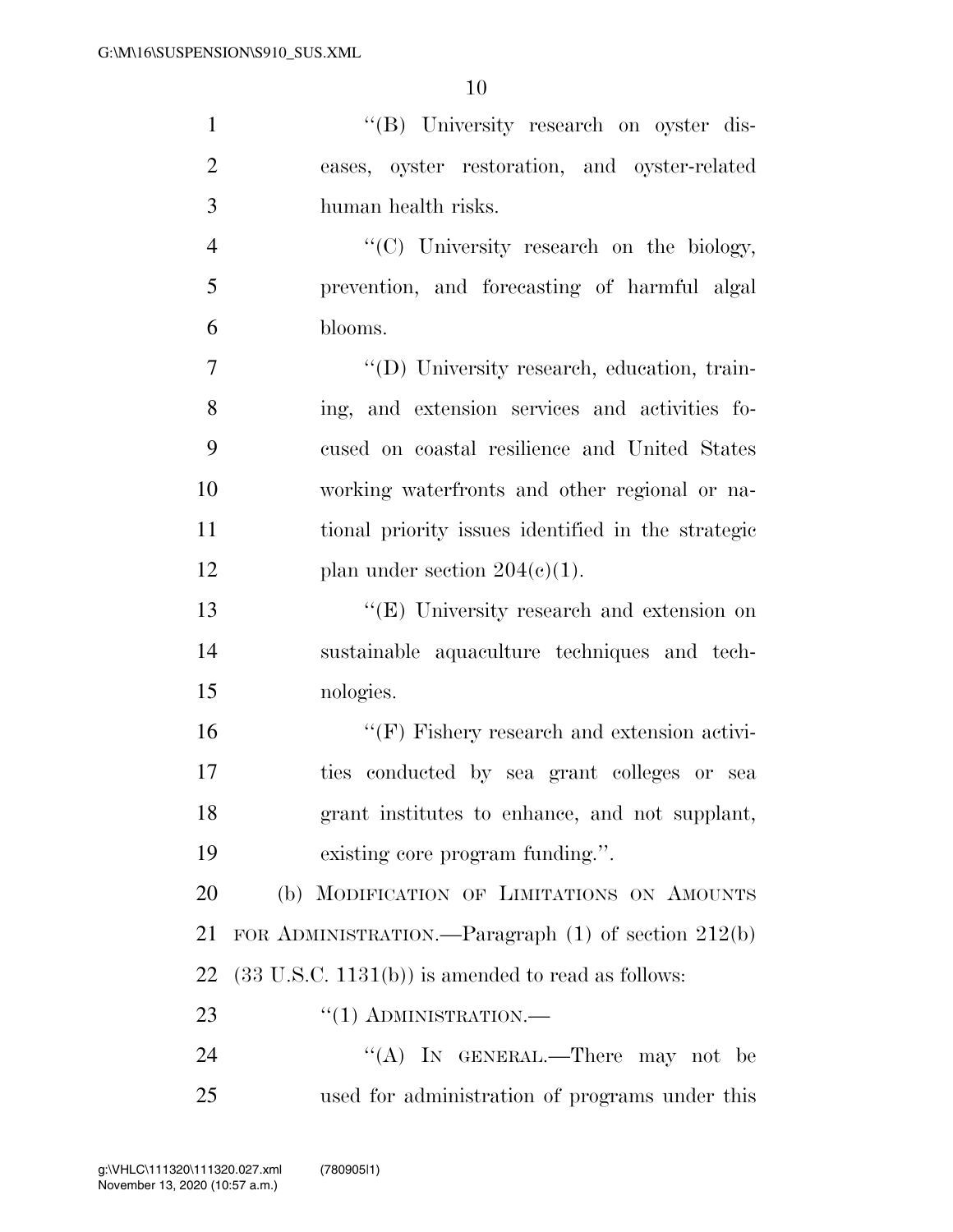| $\mathbf{1}$   | title in a fiscal year more than 5.5 percent of |
|----------------|-------------------------------------------------|
| $\overline{2}$ | the lesser of-                                  |
| 3              | "(i) the amount authorized to be ap-            |
| $\overline{4}$ | propriated under this title for the fiscal      |
| 5              | year; or                                        |
| 6              | "(ii) the amount appropriated under             |
| $\overline{7}$ | this title for the fiscal year.                 |
| 8              | $\lq\lq (B)$<br>CRITICAL STAFFING REQUIRE-      |
| 9              | MENTS.                                          |
| 10             | "(i) IN GENERAL.—The Director shall             |
| 11             | use the authority under subchapter VI of        |
| 12             | chapter 33 of title 5, United States Code,      |
| 13             | and under section 210 of this title, to meet    |
| 14             | any critical staffing requirement while car-    |
| 15             | rying out the activities authorized under       |
| 16             | this title.                                     |
| 17             | "(ii) EXCEPTION FROM CAP.-For                   |
| 18             | purposes of subparagraph (A), any costs         |
| 19             | incurred as a result of an exercise of au-      |
| 20             | thority as described in clause (i) shall not    |
| 21             | be considered an amount used for adminis-       |
| 22             | tration of programs under this title in a       |
| 23             | fiscal year.".                                  |
| 24             | (c) ALLOCATION OF FUNDING.                      |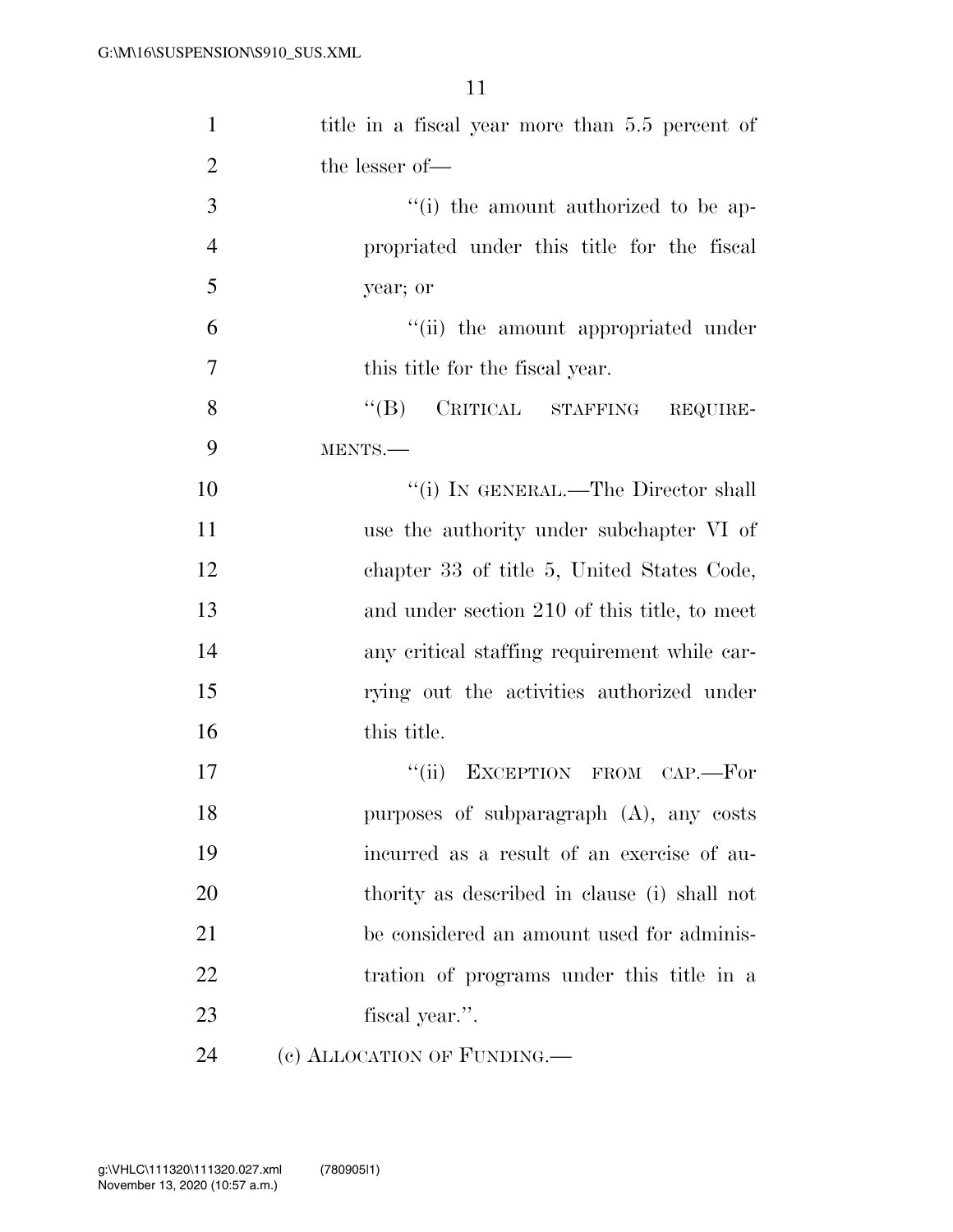| $\mathbf{1}$   | (1) IN GENERAL.—Section $204(d)(3)$ (33)               |  |  |  |  |  |  |  |
|----------------|--------------------------------------------------------|--|--|--|--|--|--|--|
| $\overline{2}$ | U.S.C. $1123(d)(3)$ is amended—                        |  |  |  |  |  |  |  |
| 3              | $(A)$ in the matter preceding subparagraph             |  |  |  |  |  |  |  |
| $\overline{4}$ | $(A)$ , by striking "With respect to sea grant col-    |  |  |  |  |  |  |  |
| 5              | leges and sea grant institutes" and inserting          |  |  |  |  |  |  |  |
| 6              | "With respect to sea grant colleges, sea grant         |  |  |  |  |  |  |  |
| 7              | institutes, sea grant programs, and sea grant          |  |  |  |  |  |  |  |
| 8              | projects"; and                                         |  |  |  |  |  |  |  |
| 9              | $(B)$ in subparagraph $(B)$ , in the matter            |  |  |  |  |  |  |  |
| 10             | preceding clause (i), by striking "funding"            |  |  |  |  |  |  |  |
| 11             | among sea grant colleges and sea grant insti-          |  |  |  |  |  |  |  |
| 12             | tutes" and inserting "funding among sea grant          |  |  |  |  |  |  |  |
| 13             | colleges, sea grant institutes, sea grant pro-         |  |  |  |  |  |  |  |
| 14             | grams, and sea grant projects".                        |  |  |  |  |  |  |  |
| 15             | (2) REPEAL OF REQUIREMENTS CONCERNING                  |  |  |  |  |  |  |  |
| 16             | DISTRIBUTION OF EXCESS AMOUNTS.—Section 212            |  |  |  |  |  |  |  |
| 17             | $(33 \text{ U.S.C. } 1131)$ is amended—                |  |  |  |  |  |  |  |
| 18             | (A) by striking subsection (c); and                    |  |  |  |  |  |  |  |
| 19             | (B) by redesignating subsections (d) and               |  |  |  |  |  |  |  |
| 20             | $(e)$ as subsections $(e)$ and $(d)$ , respectively.   |  |  |  |  |  |  |  |
| 21             | SEC. 10. REPEAL OF REQUIREMENT FOR REPORT ON CO-       |  |  |  |  |  |  |  |
| 22             | ORDINATION OF OCEANS AND COASTAL RE-                   |  |  |  |  |  |  |  |
| 23             | <b>SEARCH ACTIVITIES.</b>                              |  |  |  |  |  |  |  |
| 24             | Section 9 of the National Sea Grant College Program    |  |  |  |  |  |  |  |
| 25             | Act Amendments of 2002 (33 U.S.C. 857–20) is repealed. |  |  |  |  |  |  |  |